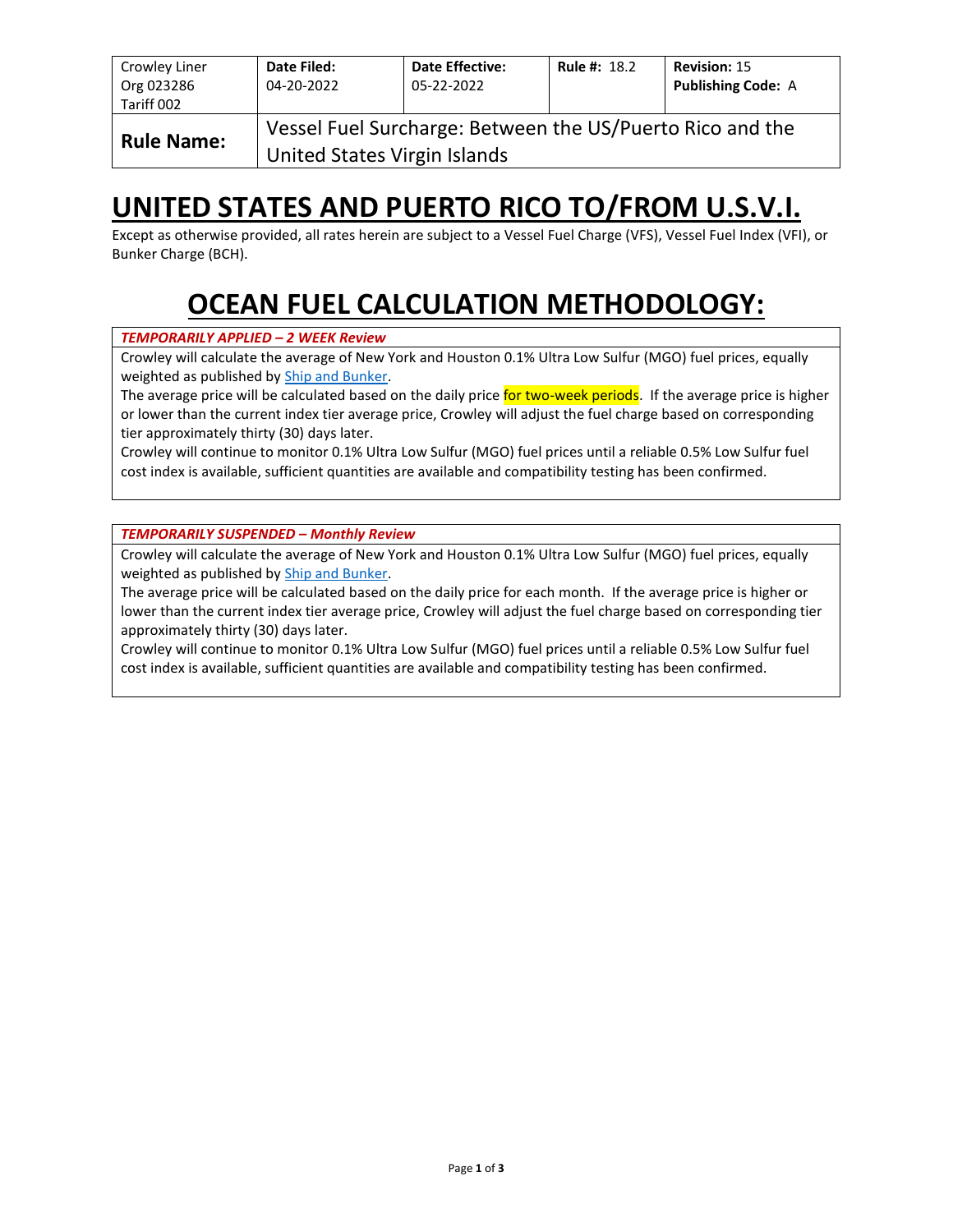| Crowley Liner<br>Org 023286 | Date Filed:<br>04-20-2022    | <b>Date Effective:</b><br>05-22-2022                      | <b>Rule #: 18.2</b> | <b>Revision: 15</b><br><b>Publishing Code: A</b> |
|-----------------------------|------------------------------|-----------------------------------------------------------|---------------------|--------------------------------------------------|
| Tariff 002                  |                              |                                                           |                     |                                                  |
| <b>Rule Name:</b>           | United States Virgin Islands | Vessel Fuel Surcharge: Between the US/Puerto Rico and the |                     |                                                  |

### **Bunker Charge (BCH)**

**All tariff and contract rates will be subject to a Bunker Charge (BCH) charge as outlined below:**

- All shipments between U.S. and U.S.V.I
- All shipments between Puerto Rico and U.S.V.I

|  | 20'Dry   20'RE   40'Dry   40'NOR   40'RE   45'Dry   45'RE   53'                              |  |  | NIT VEH |  |
|--|----------------------------------------------------------------------------------------------|--|--|---------|--|
|  | \$475   \$760   \$950   \$950  \$1,520  \$1,100  \$1,670  \$1,290  \$950  \$200 <sub> </sub> |  |  |         |  |

|              | <b>Price Range - Per</b><br><b>Metric Ton</b> | <b>BUNKER CHARGE TABLE</b> |               |         |                |               |         |               |         |            |                 |  |
|--------------|-----------------------------------------------|----------------------------|---------------|---------|----------------|---------------|---------|---------------|---------|------------|-----------------|--|
| <b>Start</b> | End                                           | 20'                        | <b>20' RE</b> | 40'     | <b>40' NOR</b> | <b>40' RE</b> | 45'     | <b>45' RE</b> | 53'     | <b>NIT</b> | <b>Vehicles</b> |  |
| \$0          | \$499                                         | \$100                      | \$160         | \$200   | \$200          | \$320         | \$230   | \$350         | \$270   | \$200      | \$50            |  |
| \$500        | \$549                                         | \$125                      | \$200         | \$250   | \$250          | \$400         | \$288   | \$438         | \$338   | \$250      | \$60            |  |
| \$550        | \$599                                         | \$150                      | \$240         | \$300   | \$300          | \$480         | \$346   | \$526         | \$406   | \$300      | \$70            |  |
| \$600        | \$649                                         | \$175                      | \$280         | \$350   | \$350          | \$560         | \$404   | \$614         | \$474   | \$350      | \$80            |  |
| \$650        | \$699                                         | \$200                      | \$320         | \$400   | \$400          | \$640         | \$462   | \$702         | \$542   | \$400      | \$90            |  |
| \$700        | \$749                                         | \$225                      | \$360         | \$450   | \$450          | \$720         | \$520   | \$790         | \$610   | \$450      | \$100           |  |
| \$750        | \$799                                         | \$250                      | \$400         | \$500   | \$500          | \$800         | \$578   | \$878         | \$678   | \$500      | \$110           |  |
| \$800        | \$849                                         | \$275                      | \$440         | \$550   | \$550          | \$880         | \$636   | \$966         | \$746   | \$550      | \$120           |  |
| \$850        | \$899                                         | \$300                      | \$480         | \$600   | \$600          | \$960         | \$694   | \$1,054       | \$814   | \$600      | \$130           |  |
| \$900        | \$949                                         | \$325                      | \$520         | \$650   | \$650          | \$1,040       | \$752   | \$1,142       | \$882   | \$650      | \$140           |  |
| \$950        | \$999                                         | \$350                      | \$560         | \$700   | \$700          | \$1,120       | \$810   | \$1,230       | \$950   | \$700      | \$150           |  |
| \$1,000      | \$1,049                                       | \$375                      | \$600         | \$750   | \$750          | \$1,200       | \$868   | \$1,318       | \$1,018 | \$750      | \$160           |  |
| \$1,050      | \$1,099                                       | \$400                      | \$640         | \$800   | \$800          | \$1,280       | \$926   | \$1,406       | \$1,086 | \$800      | \$170           |  |
| \$1,100      | \$1,149                                       | \$425                      | \$680         | \$850   | \$850          | \$1,360       | \$984   | \$1,494       | \$1,154 | \$850      | \$180           |  |
| \$1,150      | \$1,199                                       | \$450                      | \$720         | \$900   | \$900          | \$1,440       | \$1,042 | \$1,582       | \$1,222 | \$900      | \$190           |  |
| \$1,200      | \$1,249                                       | \$475                      | \$760         | \$950   | \$950          | \$1,520       | \$1,100 | \$1,670       | \$1,290 | \$950      | \$200           |  |
| \$1,250      | \$1,299                                       | \$500                      | \$800         | \$1,000 | \$1,000        | \$1,600       | \$1,158 | \$1,758       | \$1,358 | \$1,000    | \$210           |  |
| \$1,300      | \$1,349                                       | \$525                      | \$840         | \$1,050 | \$1,050        | \$1,680       | \$1,216 | \$1,846       | \$1,426 | \$1,050    | \$220           |  |
| \$1,350      | \$1,399                                       | \$550                      | \$880         | \$1,100 | \$1,100        | \$1,760       | \$1,274 | \$1,934       | \$1,494 | \$1,100    | \$230           |  |

*\*\*Abbreviated scale. Will continue past \$1399 MT*